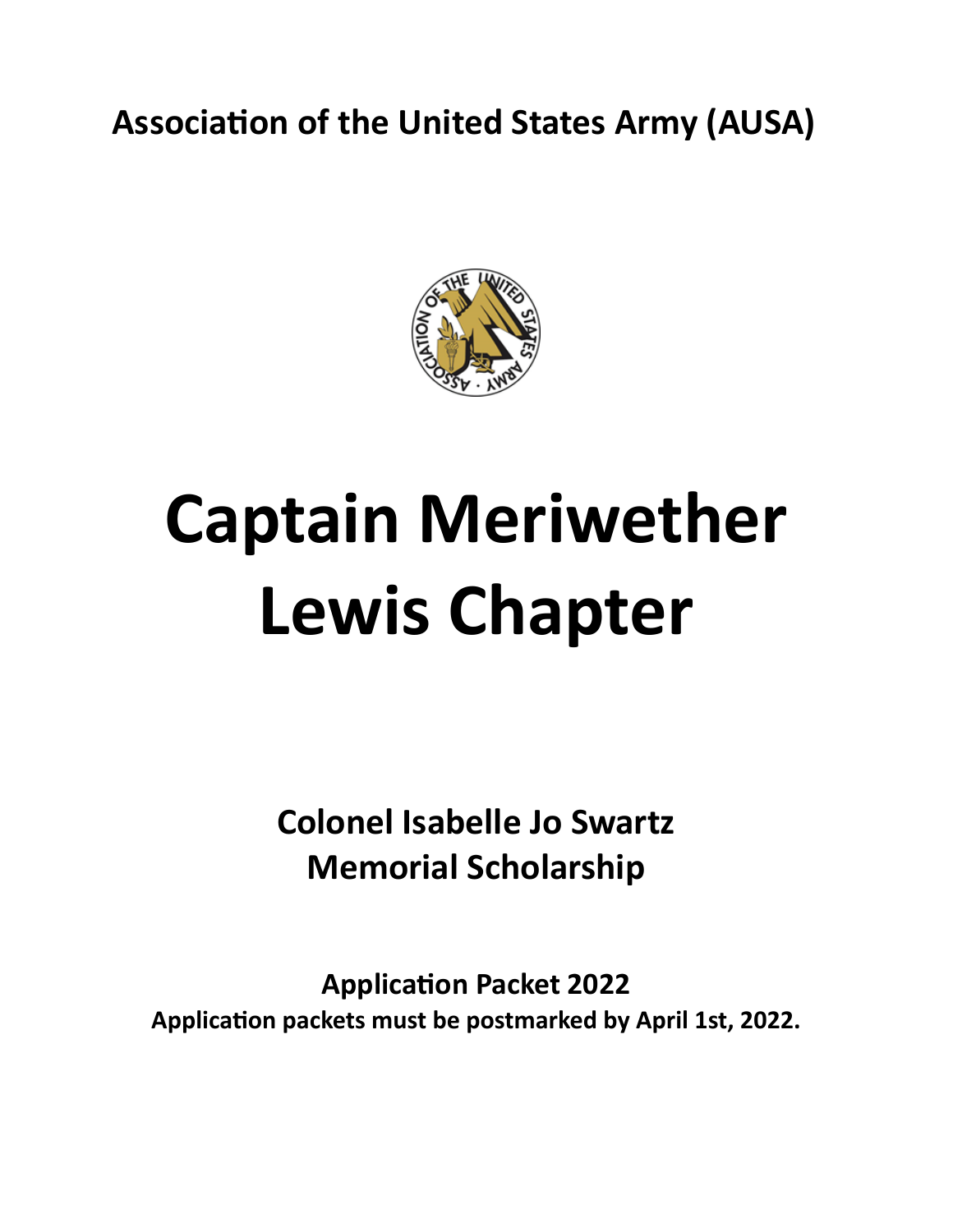

- 1. Applicant Full Name:
- 2. Phone Number: Home: Cell:
- 3. Email Address:
- 4. Home Address:
- 5. City: State: Zip:
- 6. Date of Birth: (MM/DD/YYYY)
- 7. Current High School Attending:

## **ELIGIBILITY**

To apply for an AUSA Captain Meriwether Lewis Chapter Scholarship, applicants must meet the following criteria:

□ Be a current member of AUSA (**OR** the child of a parent/legal guardian of a current AUSA member) **AND** affiliated with the Captain Meriwether Lewis Chapter

- AUSA Membership # \_\_\_\_\_\_\_\_\_\_\_\_\_\_\_\_\_\_\_\_\_\_ (circle one: self or parent/guardian)
- **EXEDENT IF YOU/your parents are AUSA members, but not affiliated with the Captain** Meriwether Lewis Chapter, please email [captainmeriwetherlewis@ausa.org](mailto:captainmeriwetherlewis@ausa.org) to be added to the Chapter roster
- **EXECT** If you are not sure if you are an AUSA member or affiliated with the Chapter, go to [www.AUSA.org](http://www.AUSA.org) and click LOGIN in the upper right, follow the instructions under "Not sure if you have an AUSA Account?"

 $\Box$  Be a graduating high school senior applying for fall entry as an undergraduate to attend an accredited college or university

 $\Box$  Have a cumulative 2.5 GPA (minimum) through the first semester of the current academic year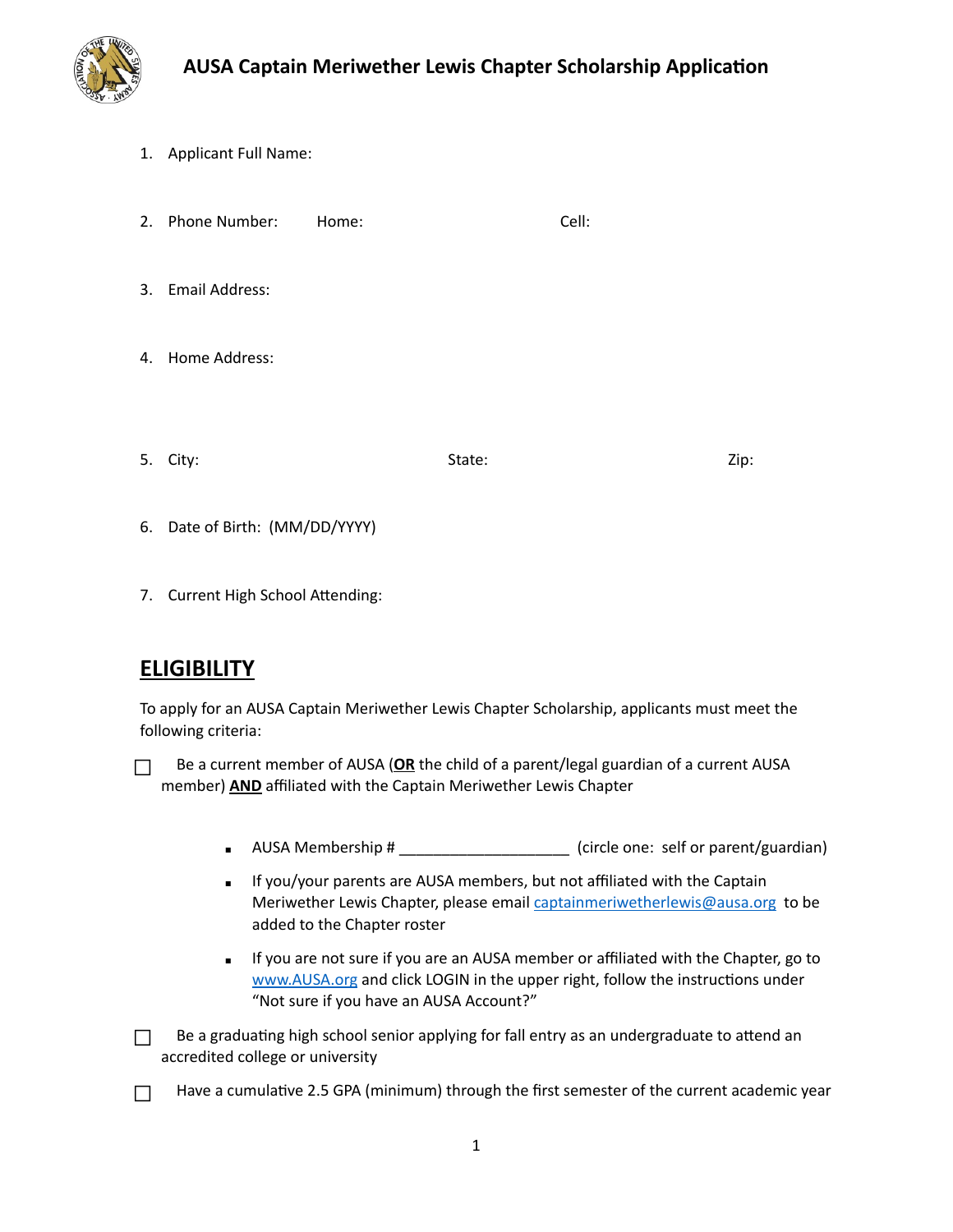

#### **SEND COMPLETED APPLICATION PACKET TO:**

AUSA (ATTN: CMLC Scholarship Committee) P.O. Box 33181 JBLM, WA 98433

## **LEADERSHIP, EXTRACURRICULARS, VOLUNTEERISM & SERVICE**

Complete each item below. If you type out on a separate document please make sure document has your contact information.

1. State the course of study you intend to pursue.

2. List all high school related extracurricular activities in which you have participated; include the year(s) or season(s) involved. Indicate positions of Leadership, activities coordinated, and/or offices held.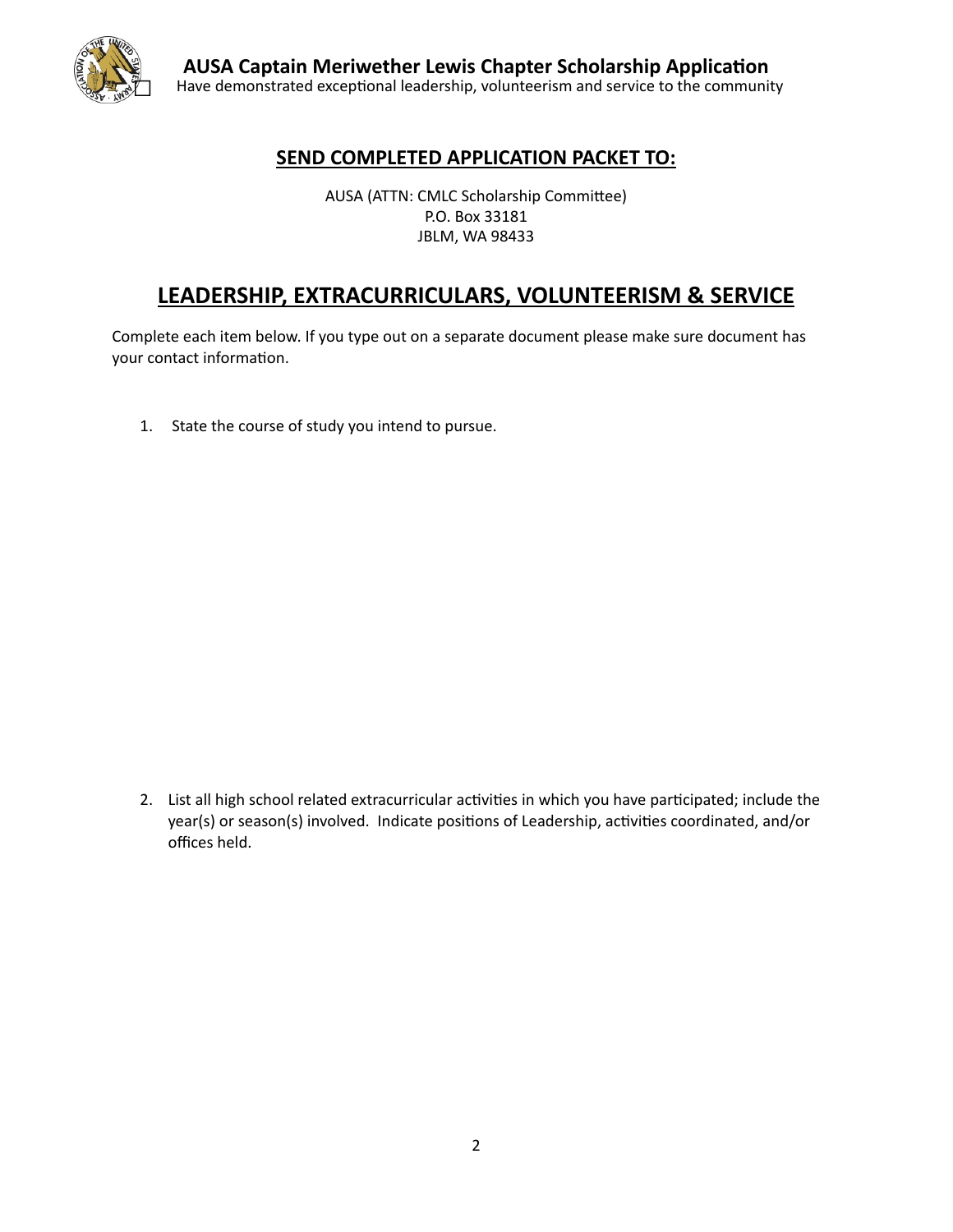

#### **AUSA Captain Meriwether Lewis Chapter Scholarship Application**

3. List all volunteer activities in which you have participated (e.g. Red Cross, Church, Service Organizations, etc.) and include year(s) or date(s) involved. Indicate positions of Leadership, activities coordinated, and/or offices held.

4. List any honors/awards you have earned or any honorary organizations to which you belong (e.g., National Honor society, Boy/Girl Scouts, Eagle Scout, etc.), and list year(s) or date(s) involved. If you received any awards please indicate if it was local, regional, state or if on national level.

5. List employment history, if applicable. Give brief description of your duties along with dates.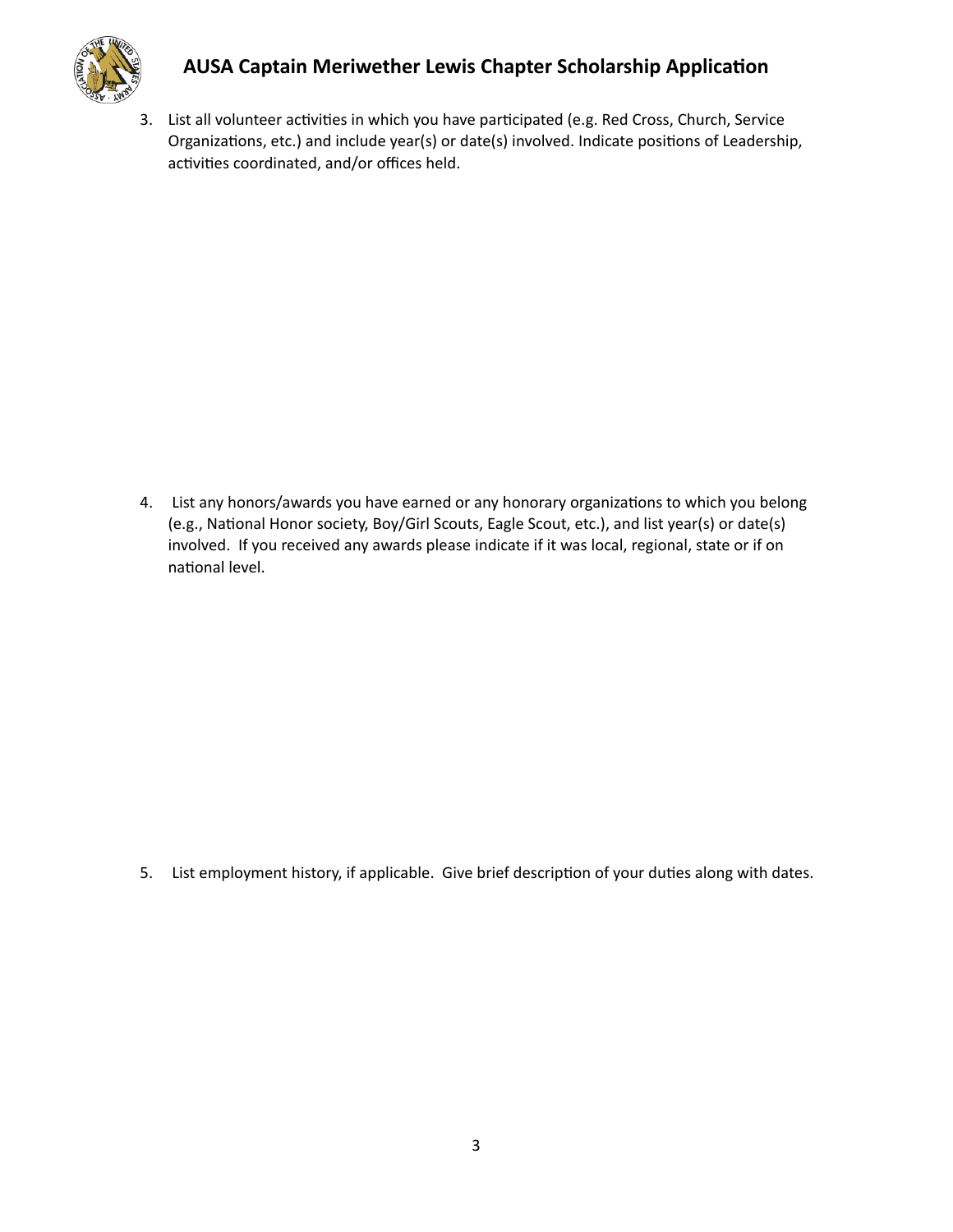

Continuation Sheet

(Please indicate the question number when continuing.)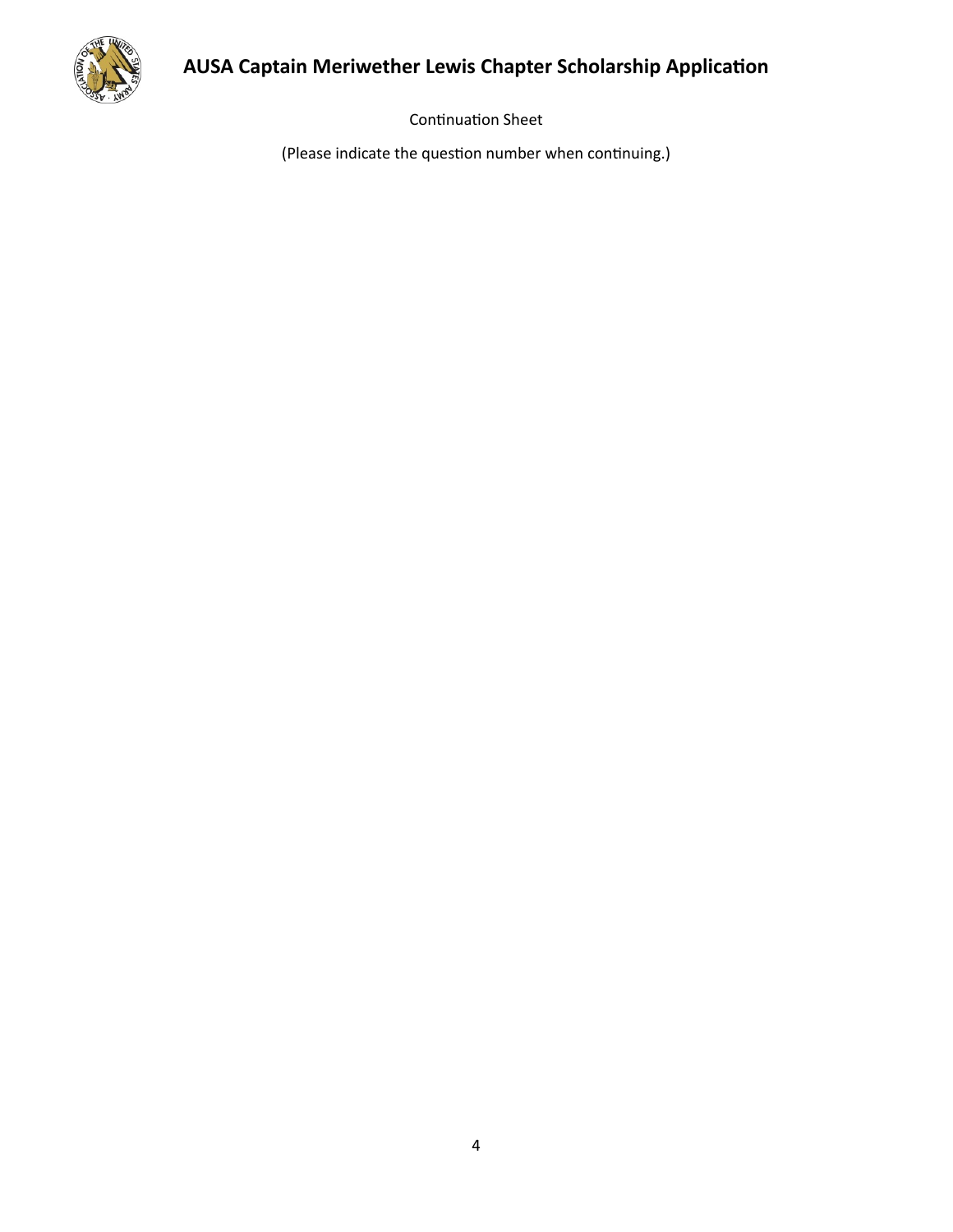



# **PRIVACY ACT STATEMENT**

The Privacy Act of 1974 (5 USC Sec 522) requires that you be informed of the following information.

The information supplied on this application is for local scholarship consideration and will be used in selecting individuals for awards.

I approve release of application information to the Captain Meriwether Lewis Chapter Scholarship Committee.

Signature of Applicant (or parent/guardian if under 18)

Date

Printed Name of Applicant (or parent/guardian if under 18)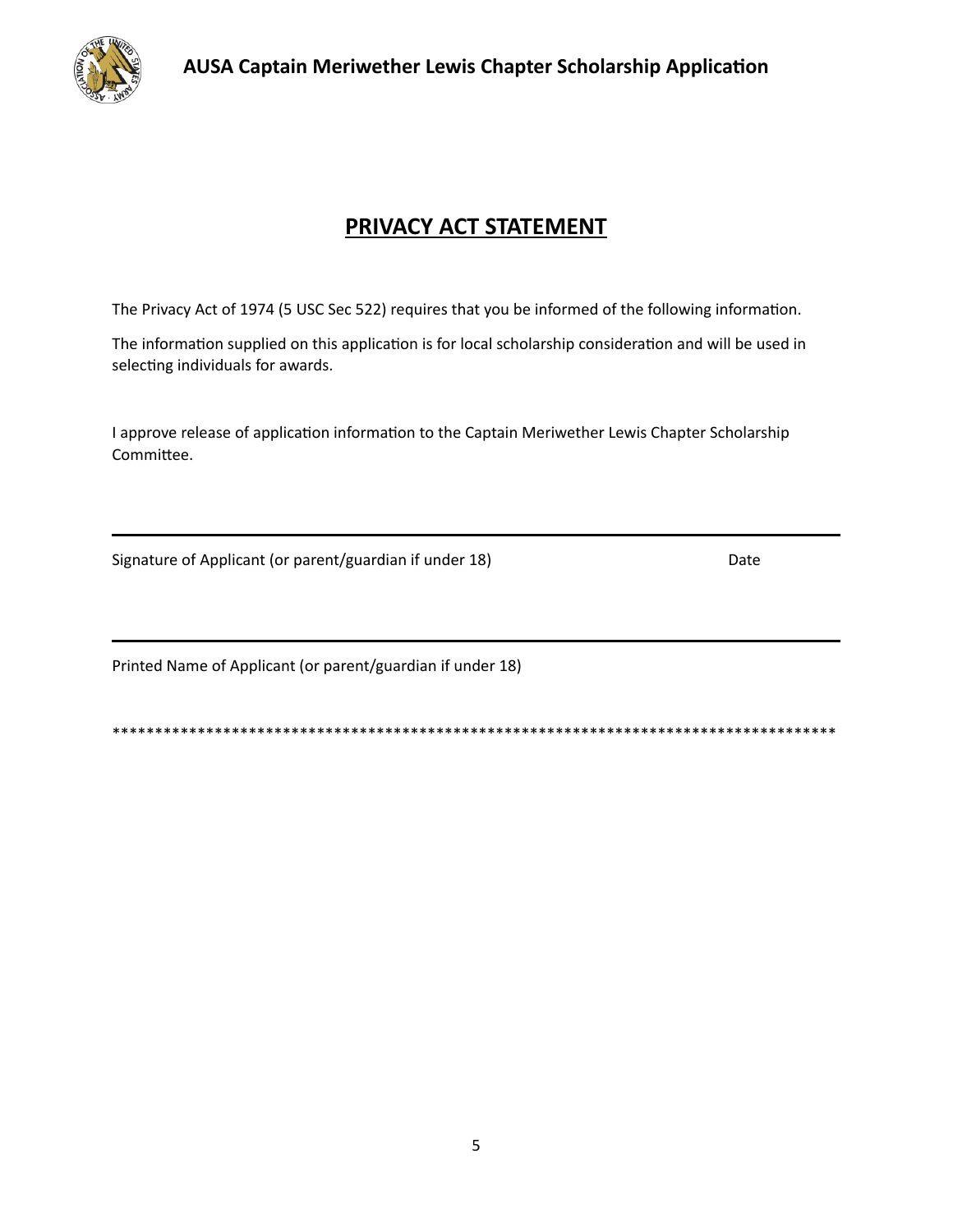

# **PHOTO RELEASE**

I hereby grant the Captain Meriwether Lewis Chapter permission to publish my name, photo, and school on social media as an AUSA scholarship winner, as applicable.

Signature of Applicant (or parent/guardian if under 18) Date

Printed Name of Applicant (or parent/guardian if under 18)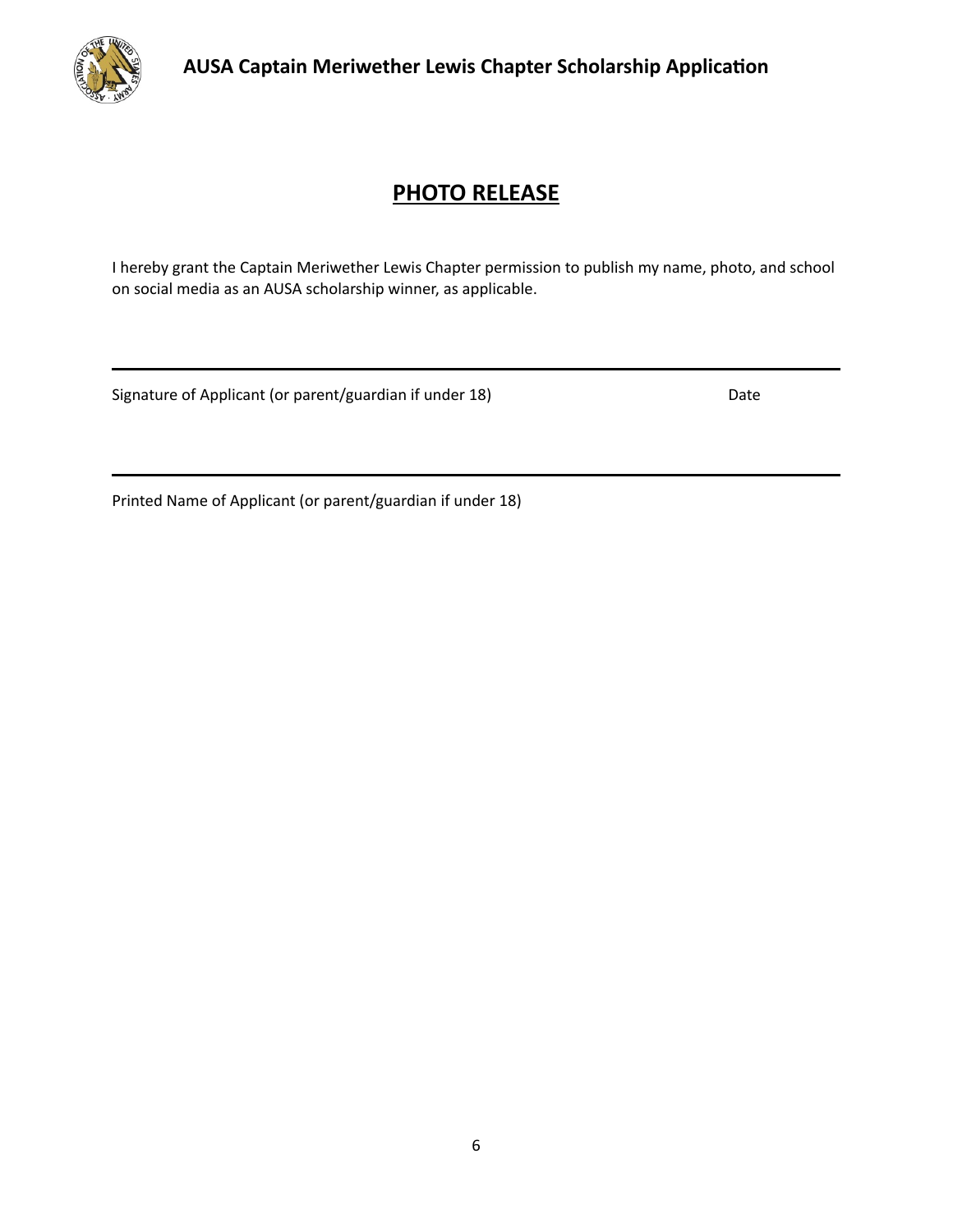

### **APPLICANT CHECKLIST OF REQUIRED MATERIALS FOR SUBMISSION**

| $\Box$ Completed Application – Type in responses, print out a hardcopy to submit |  |  |
|----------------------------------------------------------------------------------|--|--|

| $\Box$ Current Transcript of Grades – Attach an official transcript with your application. Transcript must                                                                                    |
|-----------------------------------------------------------------------------------------------------------------------------------------------------------------------------------------------|
| contain GPA, to include fall semester grades for the current academic year. The transcript must be in a<br>sealed envelope, signed and dated by the school official providing the information |

| $\Box$ School Verification Form – Complete school verification form as proof of application to an |  |  |  |
|---------------------------------------------------------------------------------------------------|--|--|--|
| accredited college or university                                                                  |  |  |  |

| <b>ESSAV</b> – Write a one page essay (500-word max, double spaced, Times New Roman, 12 pt font)       |  |
|--------------------------------------------------------------------------------------------------------|--|
| Explain how your experiences helped refine your definition of leadership and how this scholarship will |  |
| help you achieve your leadership goals                                                                 |  |

| $\Box$ Letters of Recommendation – Include two letters of recommendation written within the last year by |  |
|----------------------------------------------------------------------------------------------------------|--|
|----------------------------------------------------------------------------------------------------------|--|

individuals who are aware of your abilities and potential. Do not use relatives. Letters must be in a sealed envelope, signed and dated by the person providing the recommendation

 $\Box$  Privacy Act Statement & Photo Release – Include a signed privacy act statement and photo release.